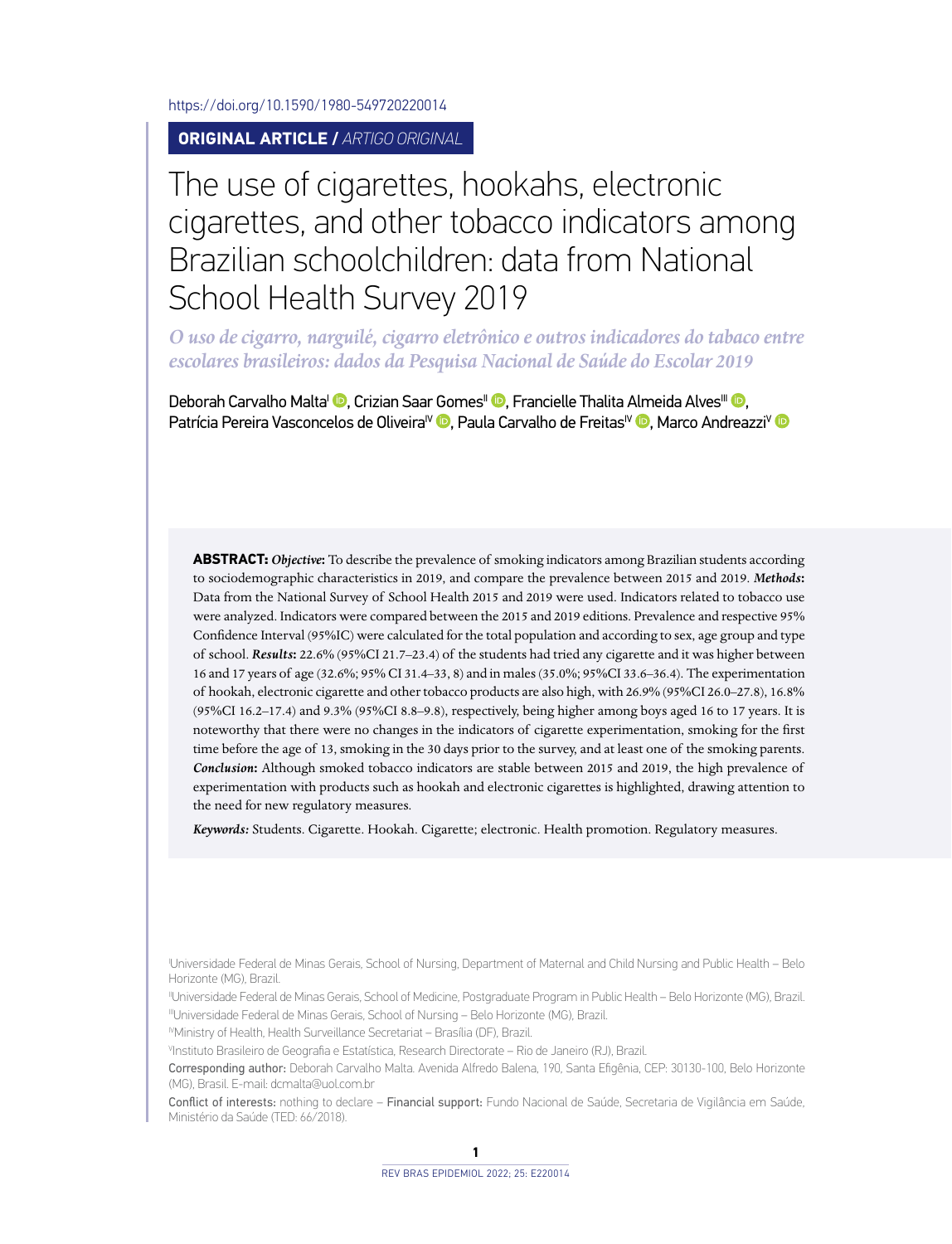**RESUMO:** *Objetivo:* Descrever a prevalência de indicadores do tabagismo entre escolares brasileiros segundo características sociodemográficas em 2019 e comparar as prevalências entre 2015 e 2019. *Métodos:* Utilizaram-se dados da Pesquisa Nacional de Saúde do Escolar de 2015 e 2019. Foram analisados os indicadores referentes ao uso do tabaco, que foram comparados entre as edições de 2015 e 2019. Foram calculadas as prevalências e os respectivos intervalos de confiança de 95% (IC95%) para a população total e segundo sexo, faixa etária e tipo de escola. *Resultados:* Dos escolares, 22,6% (IC95% 21,7–23,4) já experimentaram cigarro alguma vez, porcentagem mais elevada entre os de 16 a 17 anos de idade (32,6%; IC95% 31,4–33,8) e no sexo masculino (35,0%; IC95% 33,6– 36,4). A experimentação de narguilé, cigarro eletrônico e outros produtos do tabaco também se mostra elevada, com 26,9% (IC95% 26,0–27,8), 16,8% (IC95% 16,2–17,4) e 9,3% (IC95% 8,8–9,8), respectivamente, sendo mais alta entre os escolares do sexo masculino de 16 a 17 anos. Destaca-se que não houve mudanças nos indicadores "experimentação do cigarro", "fumar pela primeira vez antes dos 13 anos", "fumar nos 30 dias anteriores à pesquisa" e "ter ao menos um dos pais fumantes" entre os anos indicados. *Conclusão:* Embora os indicadores de tabaco fumado estejam estáveis entre 2015 e 2019, destacam-se as elevadas prevalências de experimentação de produtos como narguilé e cigarro eletrônico, que chamam a atenção para a necessidade de novas medidas regulatórias.

*Palavras-chave:* Estudantes. Cigarro. Narguilé. Cigarro eletrônico. Promoção da saúde. Medidas de regulação.

#### **INTRODUCTION**

Tobacco is an important avoidable risk factor for several types of cancer, and cardiovascular and respiratory diseases<sup>1,2</sup>. Health risks arise from both direct consumption of tobacco and exposure to secondhand smoke<sup>1-4</sup>.

Tobacco use among adolescents is a global problem, as it is highly addictive and has health consequences<sup>5</sup>. A study found that all-cause mortality in adulthood was higher by 151, 83, and 56%, respectively, among individuals who started smoking at ages 5–9, 10–14, and 15-19, compared with those who have never smoked<sup>6</sup>.

Brazil has signed national (Strategic Action Plan for Combating Noncommunicable Chronic Diseases [NCD] in Brazil [2011-2022])<sup>7</sup> and global commitments (Global Action Plan for the Prevention and Control of Noncommunicable Diseases 2013–2020<sup>2</sup> and Sustainable Development Goals - SDG<sup>8</sup>) which set the goal of reducing the prevalence of tobacco use by 30%. This goal was reiterated in the launch of the new Plan to Combat Noncommunicable Diseases and Disorders (2021-2030)<sup>9</sup>.

Studies indicate that the prevalence of tobacco use in adults is decreasing globally and in Brazil<sup>10,11</sup>; however, among adolescents, this issue continues to be a public health concern, given the emergence of the use of other tobacco products, such as hookah and others, among Brazilian schoolchildren<sup>12,13</sup>.

Research in 143 countries between 2012 and 2018 showed that the global prevalence of smoking was 11.3% in boys and 6.1% in girls aged 13 to 15 years<sup>14</sup>. The use of other tobacco products, such as chewing tobacco, snuff, cigars, pipes and electronic cigarettes, was similar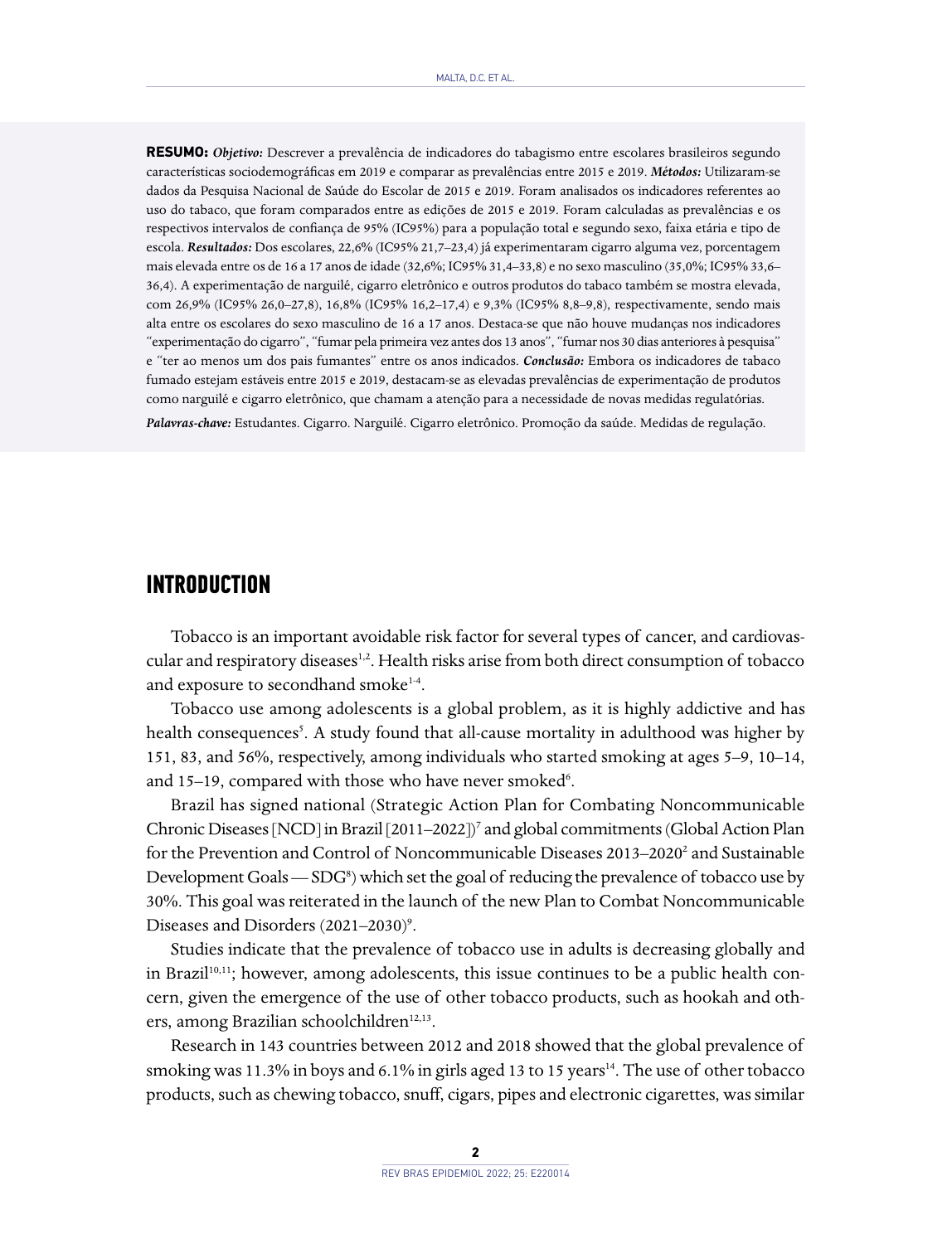to that of cigarettes and has been increasing, which reveals a worrying habit among adolescents<sup>10,14</sup>. In Brazil, a study by the Global Youth Tobacco Survey 2009 (GYTS), carried out in three capital cities (Campo Grande, São Paulo, and Vitória) with students aged 13 to 15 years, also indicated high frequencies for the use of other tobacco products, predominantly the hookah<sup>15</sup>.

Adolescence is a phase of initiation of new social behaviors, which can be determinant for health during adulthood, such as the development of NCDs. The high prevalence of smoking and the introduction of new tobacco products among adolescents become a worrying scenario, so it is necessary to monitor the consumption of tobacco products in this population, in order to support national and global agendas and commitments. In this sense, this study aimed to describe the prevalence of smoking indicators among Brazilian students according to sociodemographic characteristics in 2019 and compare the prevalence between 2015 and 2019.

#### **METHODS**

Data from the National School Health Survey (*Pesquisa Nacional de Saúde do Escolar* – PeNSE) for the years 2015 and 2019 were used. PeNSE is a periodic survey, carried out since 2009 and every three years by the Brazilian Institute of Geography and Statistics (*Instituto Brasileiro de Geografia e Estatística –* IBGE) in partnership with the Ministry of Health. Its objective is to know and measure the risk and protective factors for the health of adolescents $^{16}$ .

The research is carried out by sampling, using as a reference for selection the register of public and private schools of the National Institute of Educational Studies and Research Anísio Teixeira (*Instituto Nacional de Estudos e Pesquisas Educacionais Anísio Teixeira –* INEP). The sampling plan is a conglomerate in two stages, in which the schools correspond to the first stage and the classes of students enrolled to the second. In the selected classes, all students were invited to answer the survey questionnaire<sup>16</sup>.

In 2015, two different sampling plans were used, which included, respectively, schoolchildren who attended the  $9<sup>th</sup>$  grade of elementary school (sample 1) and schoolchildren aged 13 to 17 who attended the 6<sup>th</sup> to 9<sup>th</sup> grade of elementary school (former 5<sup>th</sup> to 8<sup>th</sup> grades, in Brazil) and from  $1^{st}$  to  $3^{rd}$  grades of high school, in the reference year of the research (sample 2). In sample 2, we investigated 10,926 Brazilian students enrolled and attending 371 schools and 653 classes, in the five main geographic regions of the country, and the general total for Brazil in public and private schools<sup>17</sup>. In 2019, IBGE used a single sample of students aged 13 to 17, from public and private schools, for the following geographic levels: Brazil, Major Regions, Federation Units, Capital Cities, and the Federal District. Samples were collected in 4,242 schools, 6,612 classes, and among 159,245 students<sup>16</sup>. Considering enrolled students and non-respondents, the sample loss was approximately 2.4% in 2015 and 15.4% in 2019. More details on the sample can be found in other publications<sup>16,17</sup>.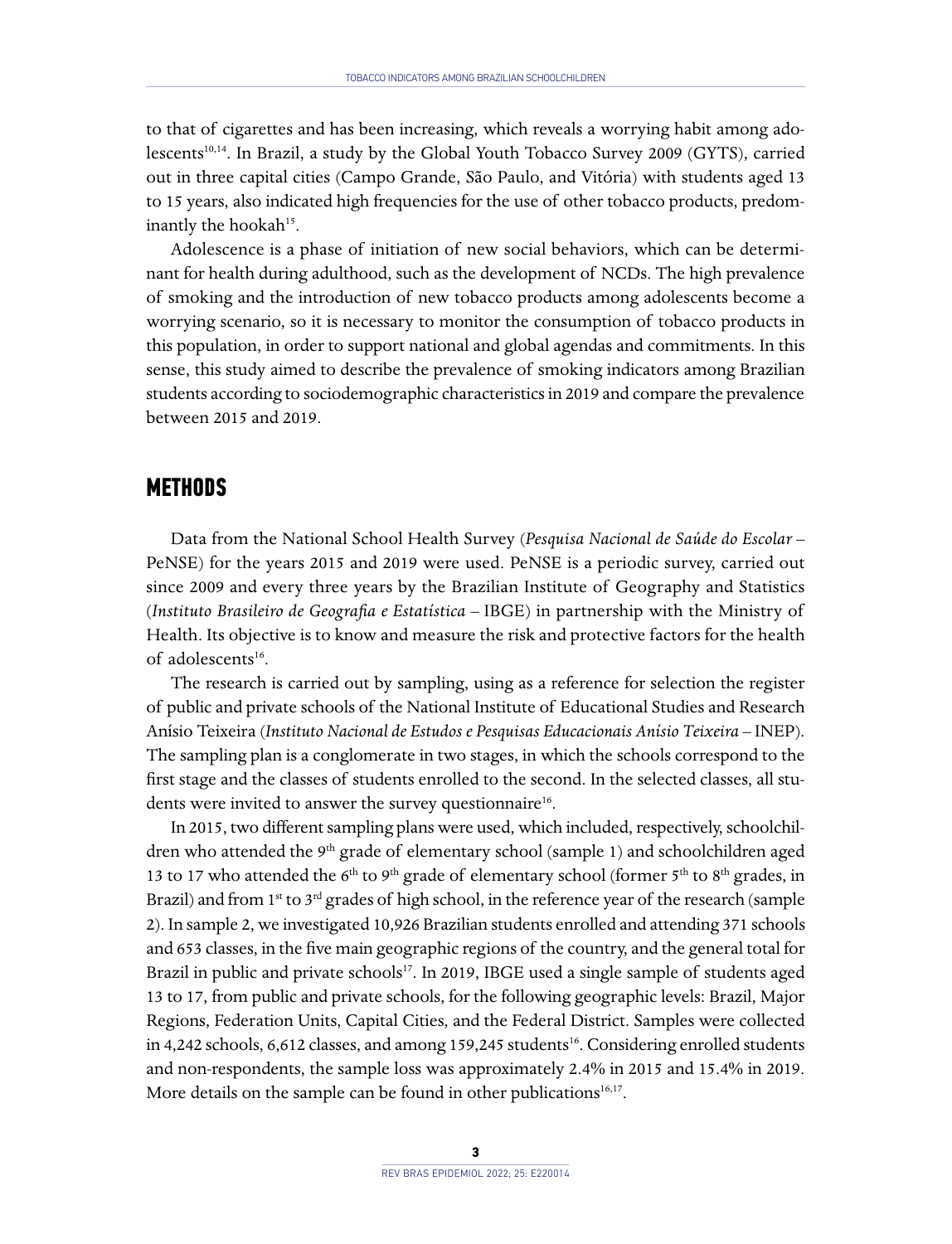Students, using smartphones, answered the structured and self-administered questionnaire, which included information on socioeconomic status, family context, experimentation and use of cigarettes, alcohol, and other drugs, violence, safety, accidents, and other living conditions of these adolescents who attend the school<sup>16</sup>.

The following indicators referring to tobacco use in 2019 were used:

- **1.** Cigarette use ever— assessed by the "yes" answer to the question: "Have you ever smoked cigarettes, even if a puff or two?".
- **2.** Cigarette use for the first time at age 13 or under according to the question: "How old were you when you first smoked cigarettes?".
- **3.** Smokers in the 30 days prior to the survey we considered those who answered "one day" or "more days" to the question: "In the last 30 days, on how many of them did you smoke cigarettes?".
- **4.** Hookah experimentation at some point in your life according to the positive answer to the question: "Have you ever tried hookah (water pipe)?".
- **5.** Electronic cigarette experimentation (e-cigarrette) at some point in your life according to the positive answer to the question: "Have you ever tried an electronic cigarette (e-cigarrette)?".
- **6.** Other tobacco products experimentation, not including hookah and electronic cigarettes — positive answer to the question: "Have you ever tried other tobacco products, not including hookah and electronic cigarettes?".
- **7.** Smoking by parents or guardians positive answer to the question: "Does your mother, father, or guardian smoke?".
- **8.** Secondhand smoke at home according to the 'one or more days' response to the following question: "In the last seven days, in how many of them people have smoked in your presence in your home?"
- **9.** Cigarette use by friends in the 30 days prior to the survey according to a positive response to the following question: "In the last 30 days, did any of your friends smoke in your presence?".

Similar indicators in the 2015 and 2019 editions were compared:

- **1.** cigarettes experimentation;
- **2.** Cigarette use for the first time at age 13 or under;
- **3.** Smokers in the 30 days prior to the survey;
- **4.** Smoking by parents or guardians.

The prevalence and respective 95% confidence intervals (95%CI) of tobacco use indicators were estimated for the total population of adolescents and according to gender (female and male), age groups (13–17, 13–15, and 16–17 years old) and administrative dependency (public and private school). In addition, indicators referring to smokers in the last 30 days and experimentation with hookah and electronic cigarettes were presented according to Federative Units (FU). Finally, the local where the cigarette was obtained was analyzed. Differences between groups were considered significant when there was no overlap in the 95%CI.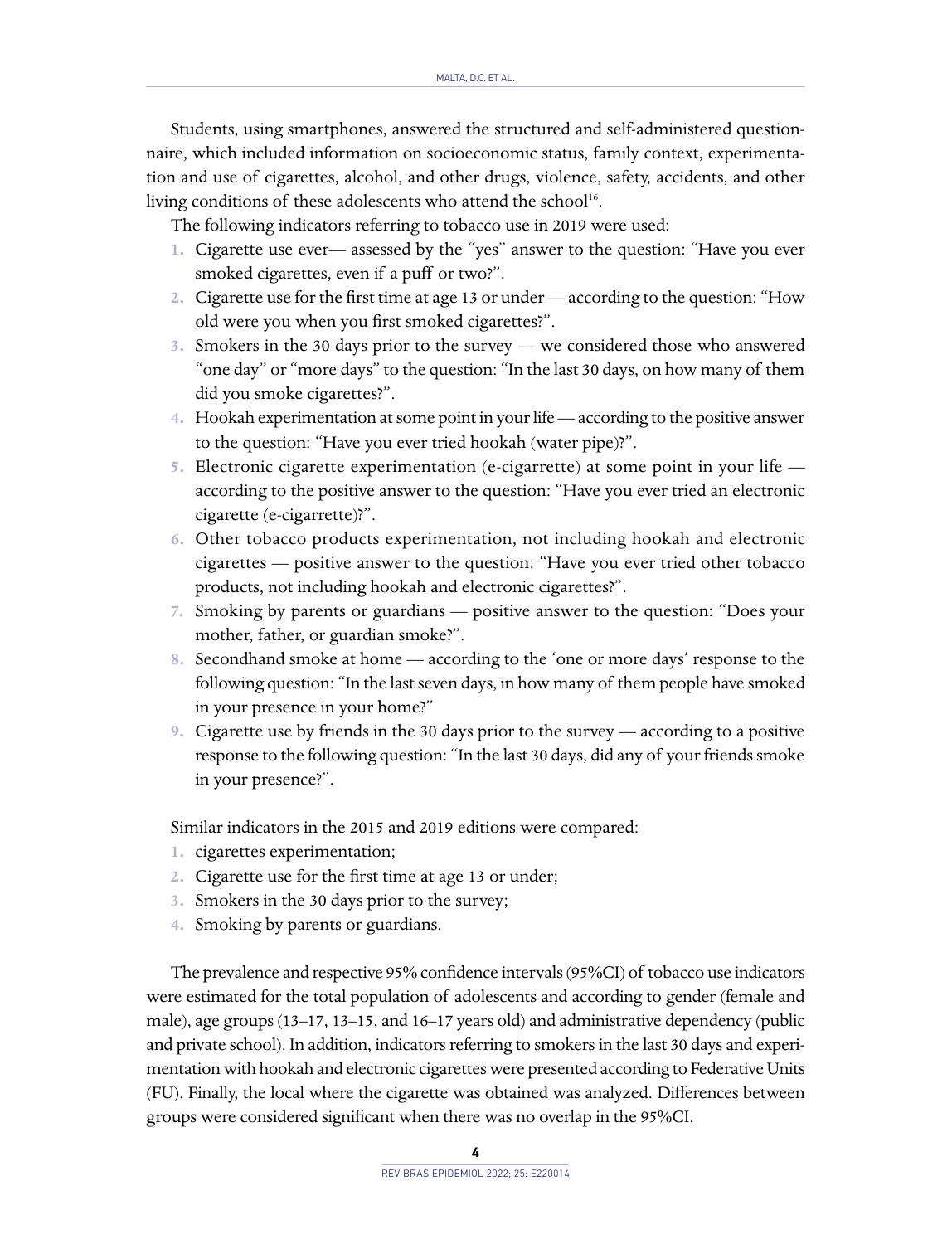Data analysis was performed using STATA software, version 14.0, and the sampling structure and post-stratification weights were considered for all analyses. The databases are public and available on the IBGE website.

The research was preceded by contact with the State and Municipal Departments of Education and with the direction of the selected schools in each municipality. Students were informed about the research and their free participation and warned that they could withdraw if they did not feel comfortable answering the questions. PeNSE complies with the Regulatory Guidelines and Norms for Research Involving Human Beings and was approved by the National Commission for Ethics in Research of the Ministry of Health (*Comissão Nacional de Ética em Pesquisa do Ministério da Saúde* – CONEP/MS), under the Certificates of Presentation for Ethical Assessment (*Certificados de Apresentação para Apreciação Ética –*  CAAE) No. 1.006.487 (PeNSE 2015) and 3.249.268 (PeNSE 2019).

#### **RESULTS**

The PeNSE 2015 sample consisted of 10,926 schoolchildren aged 13 to 17 years, 50.3% male and 49.7% female. In 2019, 159,245 schoolchildren aged 13 to 17 years were evaluated, of which 49.3% were male.

In 2019, the percentage of schoolchildren who had ever tried cigarettes was 22.6% (95%CI 21.7–23.4), higher among 16-17 year olds (32.6%; 95%CI 31.4–33.8) and in males (35.0; 95%CI 33.6–36.4). Cigarette experimentation before 13 years of age was 11.1% (95%CI 10.5–11.7). Hookah, electronic cigarettes, and other tobacco products experimentation was also high, with 26.9% (95%CI 26.0–27.8), 16.8% (95%CI 16.2–17.4), and 9.3% (95%CI 8.8–9.8), respectively, being higher among male students aged 16 to 17 years. Regarding living with people who smoke, 24.3% (95%CI 23.6–24.9) reported that at least one parent smokes, 29.2% (95%CI 28.3–30.1) that one of their friends smokes, and 27.6% (95%CI 27.0–28.2) that they are passive smokers at home (Table 1).

When analyzing the indicators according to the type of school, it appears that the prevalence of all indicators were higher in public schools, except for cigarettes experimentation between 16 and 17 years old and electronic cigarettes experimentation in all age groups, which were higher in private schools. Experimentation with other tobacco products in the 13 to 17 and 16 to 17 age groups had no significant difference (Supplementary Table 1).

The percentage of students who smoked in the 30 days prior to the survey in Brazil was 6.8% (95%CI 6.3–7.3). The state of Acre leads, with 10.9% (95%CI 9.0–12.8), followed by Mato Grosso do Sul and Roraima, with 9.7% (95%CI 8.5–10.9) and 9.2% (95%CI 7.8–10.6), respectively. Sergipe and Bahia are the states with the lowest percentages (3.2%; 95%CI 2.4– 4.1 and 3.7%; 95%CI 2.6–4.7, respectively) (Figure 1).

The prevalence of hookah experimentation in Brazil was 26.9% (95%CI 26.0–27.8), being higher in Paraná (52.4%; 95%CI 48.5–56.2), followed by the Federal District (50.6%; 95%CI 47.6–53.5), Mato Grosso do Sul (48.9%; 95%CI 45.8–52.1), and São Paulo (45.9%; 95%CI 42.7–49.1). The states with the lowest percentage were Pará (8.6%; 95%CI 5.9–11.4) and Maranhão (8.7%; 95%CI 6.8–10.6) (Figure 2).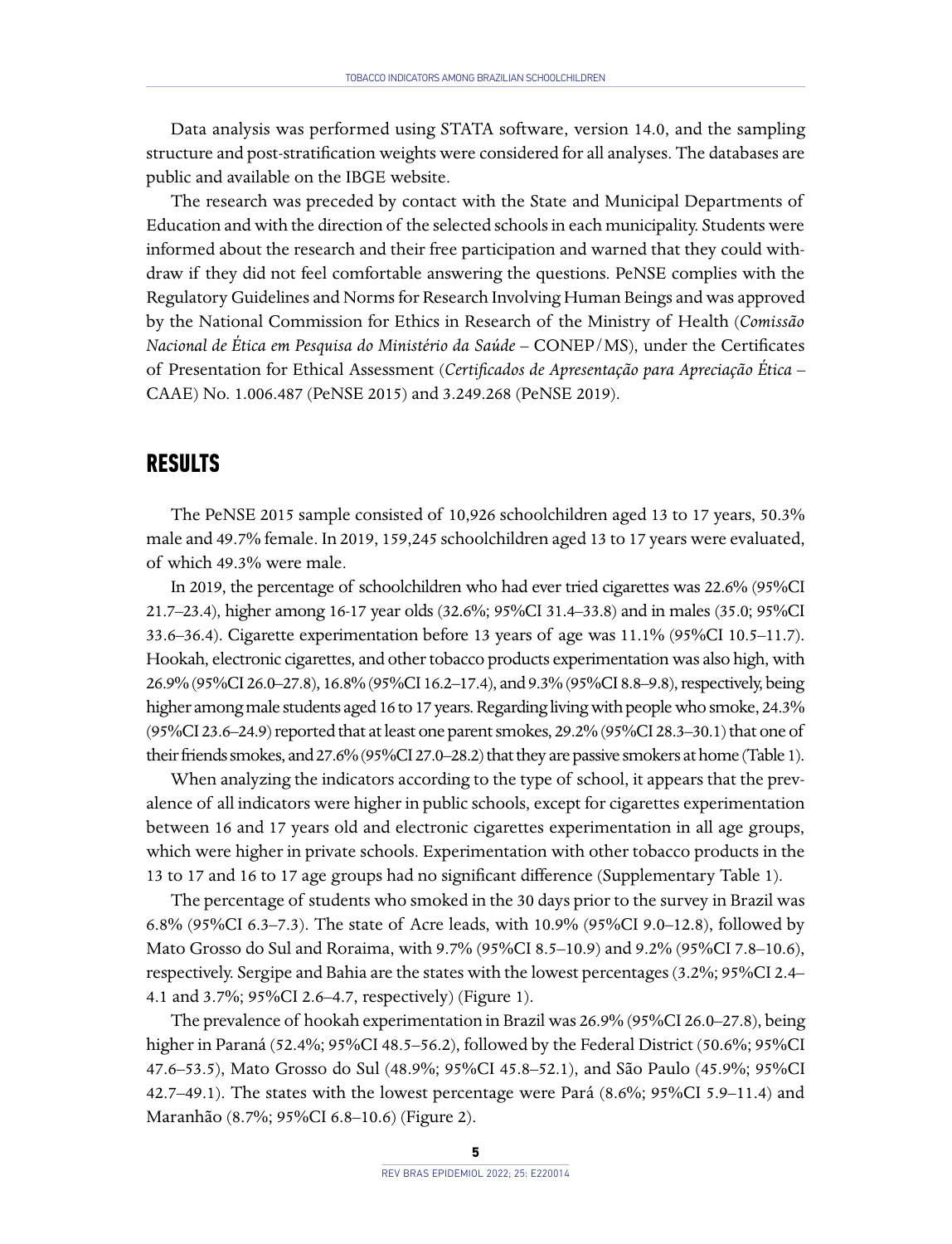| <b>Indicators</b>                              |                | <b>Total</b>        | Gender              |                   |
|------------------------------------------------|----------------|---------------------|---------------------|-------------------|
|                                                |                |                     | Male                | Female            |
|                                                |                | % (95%CI)           | % (95%CI)           | % (95%CI)         |
| Cigarette<br>experimentation                   | 13 to 17 years | 22.6 (21.7-23.4)    | 22.5 (21.6-23.3)    | 22.6 (24.5-23.8)  |
|                                                | 13 to 15 years | $17.0(16.1 - 18.0)$ | $15.6(14.6 - 16.6)$ | 18.4 (17.1–19.8)  |
|                                                | 16 to 17 years | 32.6 (31.4-33.8)    | 35.0 (33.6-36.4)    | 30.3 (28.8-31.9)  |
| Cigarette<br>experimentation before<br>age 13  | 13 to 17 years | $11.1(10.5-11.7)$   | $11.1(10.5-11.7)$   | $11.1(10.3-11.9)$ |
|                                                | 13 to 15 years | 11.6 (10.8-12.4)    | $10.7(9.9 - 11.4)$  | 12.5 (11.4-13.6)  |
|                                                | 16 to 17 years | $10.1(9.4 - 10.9)$  | $11.8(10.8 - 12.7)$ | $8.5(7.6 - 9.4)$  |
| Smoking in the last<br>30 days                 | 13 to 17 years | $6.8(6.3 - 7.3)$    | $7.1(6.6 - 7.6)$    | $6.5(5.8-7.2)$    |
|                                                | 13 to 15 years | $5.0(4.4 - 5.6)$    | $4.5(4.0-4.9)$      | $5.6(4.6 - 6.5)$  |
|                                                | 16 to 17 years | $10.0(9.3 - 10.8)$  | 11.9 (10.9-12.9)    | $8.2(7.3-9.2)$    |
| Experimentation<br>with hookah                 | 13 to 17 years | 26.9 (26.0-27.8)    | 27.8 (26.9-28.8)    | 26.1 (24.9-27.2)  |
|                                                | 13 to 15 years | 23.3 (22.2-24.4)    | 23.4 (22.1–24.6)    | 23.2 (21.8-24.6)  |
|                                                | 16 to 17 years | $33.6(32.1 - 35.0)$ | 36.0 (34.4-37.6)    | 31.3 (29.3-33.2)  |
| Experimentation with<br>electronic cigarette   | 13 to 17 years | $16.8(16.2 - 17.4)$ | 19.1 (18.3-19.9)    | 14.6 (13.9–15.3)  |
|                                                | 13 to 15 years | $13.6(13.0 - 14.2)$ | 14.8 (13.9-15.7)    | 12.5 (11.7-13.2)  |
|                                                | 16 to 17 years | 22.7 (21.7–23.7)    | 27.0 (25.7-28.3)    | 18.5 (17.3–19.8)  |
| Experimentation with<br>other tobacco products | 13 to 17 years | $9.3(8.8-9.8)$      | $10.1(9.5-10.7)$    | $8.6(7.9-9.3)$    |
|                                                | 13 to 15 years | $6.8(6.3 - 7.3)$    | $7.0(6.3 - 7.6)$    | $6.7(5.9 - 7.5)$  |
|                                                | 16 to 17 years | $13.9(13.1 - 14.8)$ | 15.8 (14.6-17.0)    | $12.1(11.1-13.1)$ |
| Smoking parents/<br>guardians                  | 13 to 17 years | 24.3 (23.6-24.9)    | 23.0 (22.1-23.8)    | 25.6 (24.7-26.4)  |
|                                                | 13 to 15 years | 23.9 (23.1-24.7)    | 22.6 (21.6–23.5)    | 25.2 (24.2-26.1)  |
|                                                | 16 to 17 years | 25.0 (24.0-26.0)    | 23.7 (22.3-25.1)    | 26.3 (24.8-27.8)  |
| Secondhand smoking<br>at home                  | 13 to 17 years | 27.6 (27.0–28.2)    | 26.7 (25.9-27.4)    | 28.5 (27.7–29.4)  |
|                                                | 13 to 15 years | 27.4 (26.7–28.2)    | 26.4 (25.5-27.3)    | 28.4 (27.4–29.4)  |
|                                                | 16 to 17 years | 28.0 (26.9-29.0)    | 27.1 (25.8–28.4)    | 28.8 (27.3-30.3)  |
| Smoking friends in the<br>last 30 days         | 13 to 17 years | 29.2 (28.3–30.1)    | 30.0 (29.0-31.0)    | 28.5 (27.4–29.5)  |
|                                                | 13 to 15 years | 25.2 (24.2-26.2)    | 24.4 (23.2-25.6)    | 25.9 (24.6–27.2)  |
|                                                | 16 to 17 years | $36.6(35.2 - 37.9)$ | 40.2 (38.6–41.8)    | 33.1 (31.5-34.7)  |

Table 1. Prevalence of tobacco indicators in schoolchildren, by age group and gender — National School Health Survey, 2019.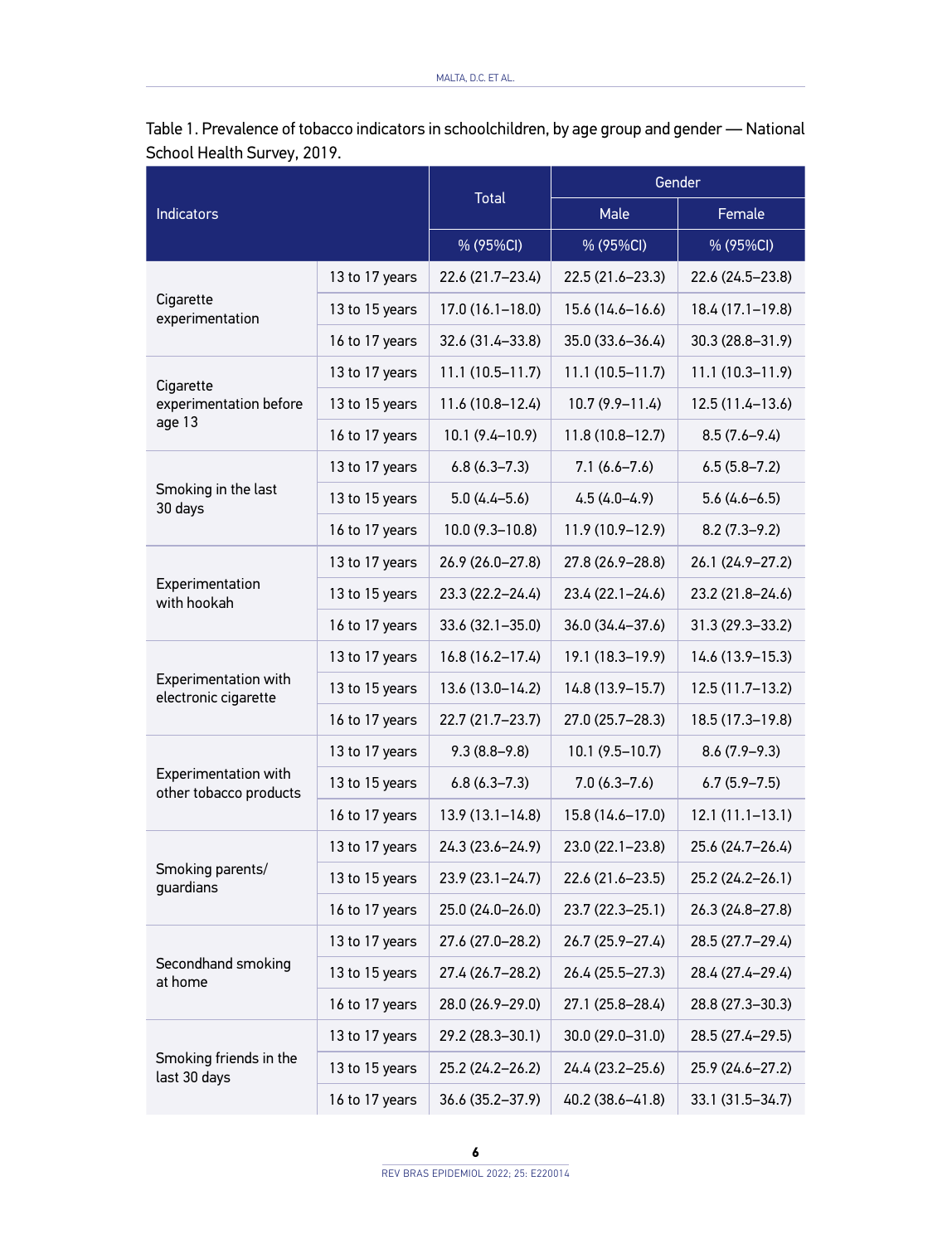Regarding electronic cigarettes, 16.8% (95%CI 16.2–17.4) of adolescents in Brazil have tried this substance at some point in their lives. The Federal District, followed by Paraná and Mato Grosso do Sul, are the states with the highest prevalence, with 30.8% (95%CI 27.6–34.0), 27.6% (95%CI 24.2–30.9), and 25.2% (95%CI 22.8–27.7), respectively. Maranhão (8.3%; 95%CI 6.4–10.2) and Piauí (8.7%; 95%CI 6.9–10.5) are the states with the lowest percentage (Figure 3).







Figure 2. Prevalence (95% confidence interval) of schoolchildren (13–17 years old) who tried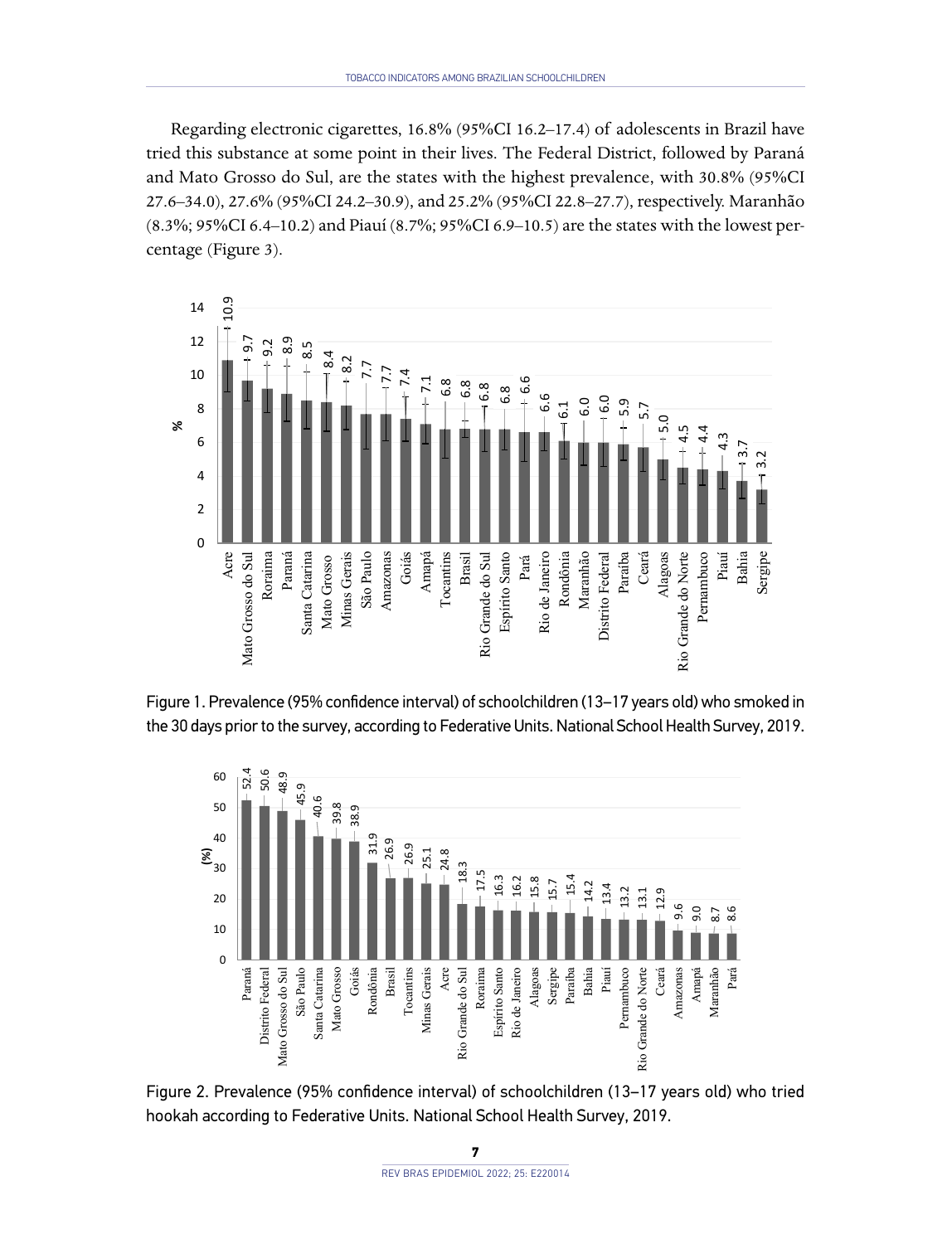

Figure 3. Prevalence (95% confidence interval) of schoolchildren (13–17 years old) who have tried electronic cigarettes at some point in their lives, according to Federative Units. National School

When analyzing tobacco indicators in 2015 and 2019, it was observed that there were no changes in cigarette experimentation, smoking for the first time before age 13, smoking in the 30 days prior to the survey, and having at least one of the parents who smoked (Figure 4).

Supplementary Figure 1 reveals the way of purchasing cigarettes among those who smoked 30 days before the interview, with the most common purchase being in stores, bars and the like, corresponding to 37.5% (95%CI 35.2–39.9) in students aged 13 to 17 years and 43% (95%CI 39.7–46.4) among those aged 16 to 17 years. The second most frequent way was to "ask someone" (19.9%; 95%CI 18.1–21.7, in students aged 13 to 17 years).

#### **DISCUSSION**

The results of the present study indicate that cigarette experimentation occurred in onefifth of the adolescents. Cigarette use in the last 30 days was 6.8%, and there was a higher prevalence in one-tenth of older adolescents (16–17 years). It can be seen that other tobacco products experimentation is high: a quarter have already tried hookah, 16.8% electronic cigarettes, and a tenth of the students have tried other tobacco products, for which experimentation among older adolescents was higher. A quarter of the adolescents reported that at least one of their parents smoked, a third of their friends smoked, and being a passive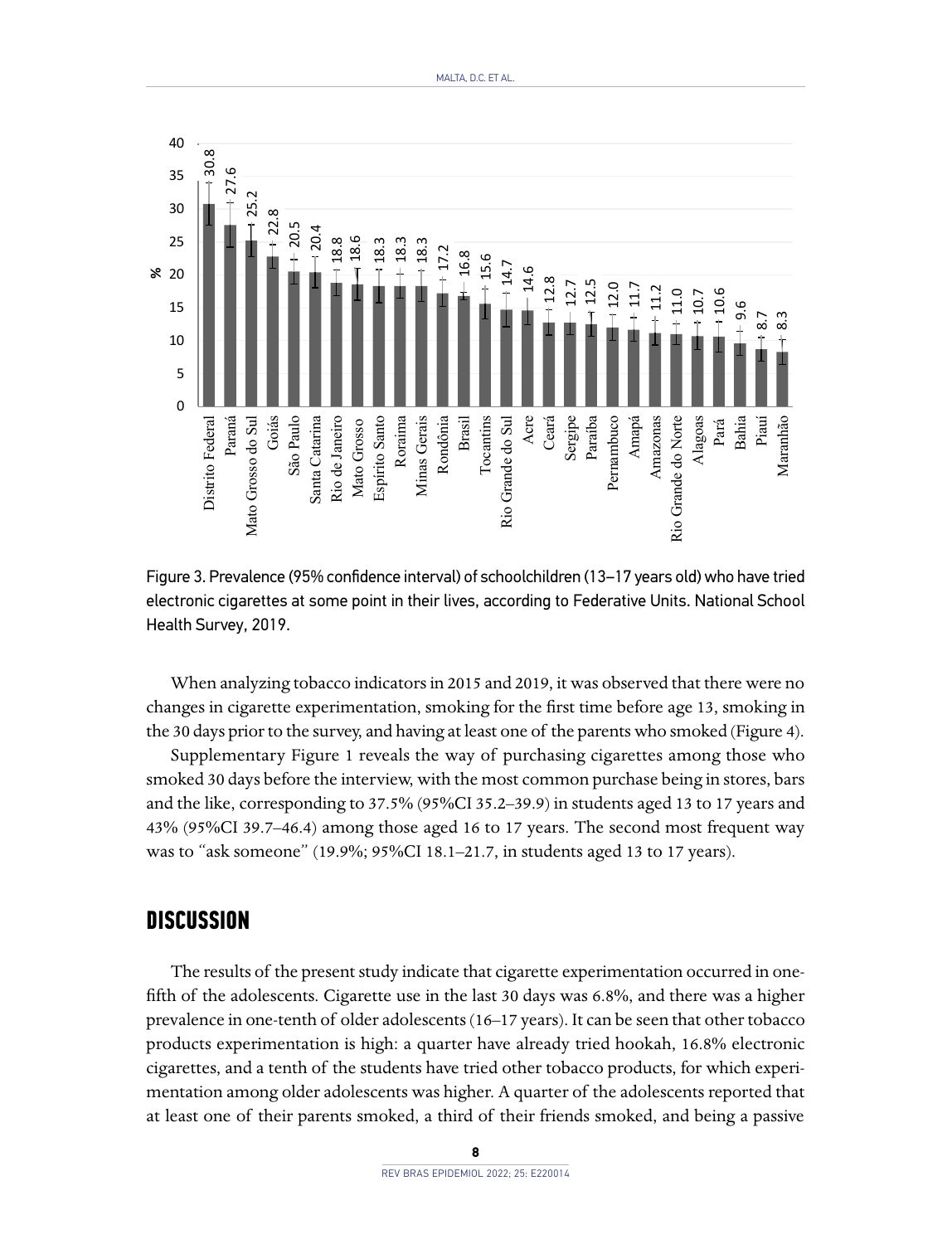#### (A) 13 to 17 years old



 $2015$  2019



Smoke in the last 30 days

Smoking parents/guardians

Cigarette experimentation before age 13

Cigarette experimentation

(B) 13 to 15 years old



 $2015 = 2019$ 

Figure 4. Prevalence and 95% confidence interval of tobacco indicators in schoolchildren, by age

#### **9**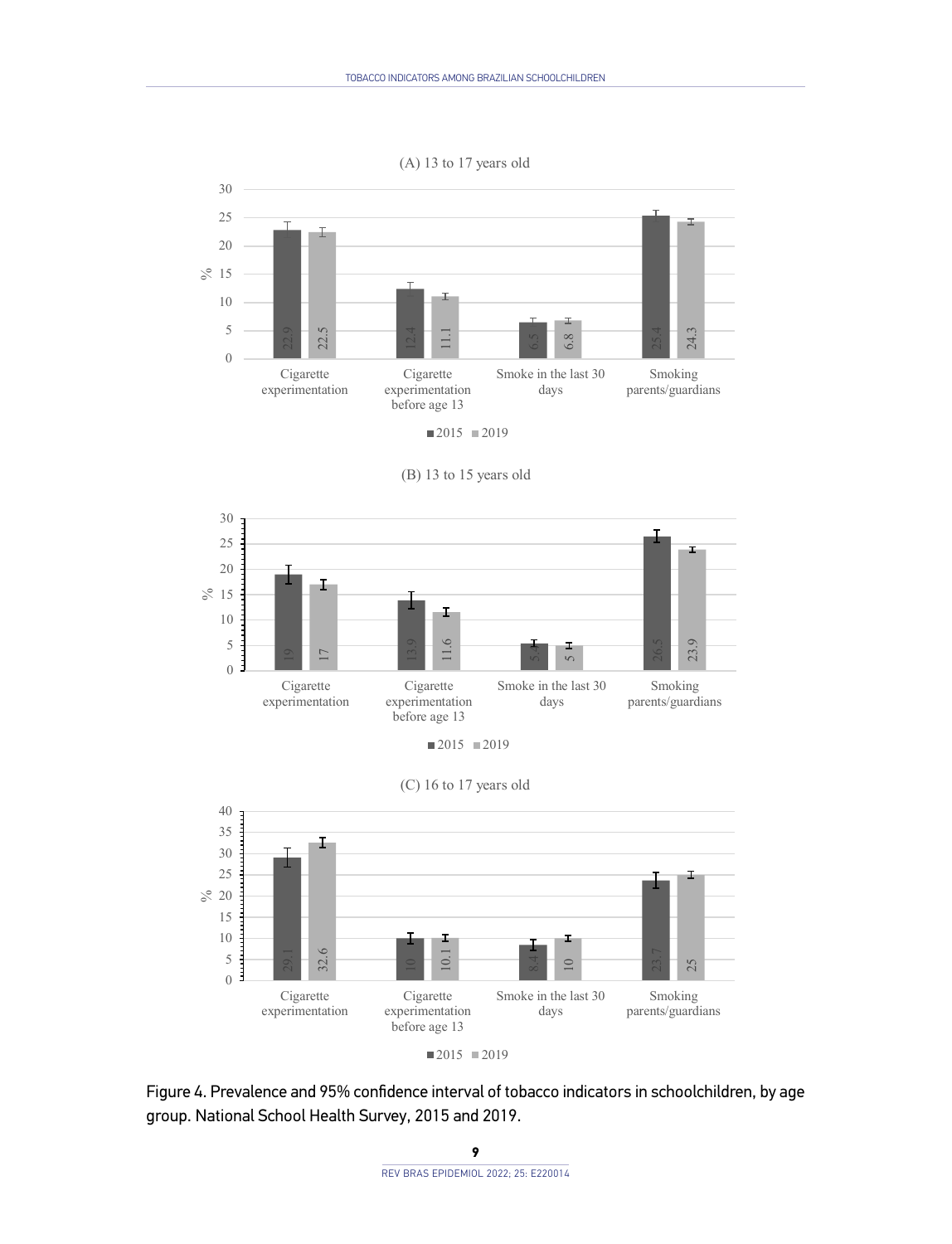smoker at home occurred in a third of the students. The local where tobacco was obtained were shops, bars, and the like, with 37.5%. Comparing with 2015, there were no changes in the prevalence of: cigarette experimentation, smoking for the first time before the age of 13, smoking in the 30 days prior to the survey, and having at least one of the parents who smoked. Data from the current study also showed that tobacco use increases with age, both for cigarettes and for other products.

The increase in the prevalence of tobacco use with increasing age found in the present study can be explained by: the search for new experiences and exposure to risk, part of the transition process from childhood to adulthood<sup>18</sup>; peer pressure<sup>19,20</sup>, which is also very worrying in this study, given that around 30% reported that their friends smoke, which can be a stimulus for use; greater access to money among older adolescents, which can increase the ability to buy cigarettes<sup>19,20</sup>; by the pressure of the industry and the different formats of tobacco advertising, which are attractive and portray smoking as a sign of maturity, of reaching adulthood, of freedom, and transgression<sup>21</sup>. These results are consistent with international<sup>22,23</sup> and national<sup>12,24</sup> studies. The GTYS showed an increase in smoking according to age for both cigarettes and other tobacco products, being about twice as high at age 15 when compared to age  $13^{25}$ . In a study with data from the Global School-Based Student Health Survey  $(GSHS)^{26}$ , it was observed that the prevalence of use of any tobacco product increased by 61% at the age of 14 to 15 years compared to that of 12-13 years.

The present investigation found that female students aged between 13 and 15 have experimented with cigarettes more than male students. Girls tend to be more mature than boys at this stage of life, which can temporarily increase the habit, although, between the ages of 16 and 17 and in adulthood, men smoke more<sup>27</sup>. Monitoring should be continued to identify new trends, as has been the case with alcohol use, indicating a progressive increase among young women, which tends to converge in this consumption in adult life<sup>11</sup>.

It is noteworthy that a quarter of the students reported that their parents were smokers. This indicator should be viewed with concern, as studies demonstrate the relationship of cigarette use by adolescents with smoking among their parents or other close people $12$ , which can be explained by the theory of social learning<sup>28</sup> and by the naturalization of the habit.

The results of the present study serve as a warning because, although the prevalence of smoked cigarettes is not so high, other tobacco products, such as hookah, electronic cigarettes and others are quite frequent. The rise of new tobacco products has reflected a global trend<sup>29</sup> for such products to be attractive to young people<sup>30</sup>. Similar results have been described in several countries, such as Europe, the Mediterranean, and Eastern European regions $31.32$ . Products such as hookah and electronic cigarettes can be the gateway to establishing the habit and dependence of smoking<sup>33,34</sup>. This evidence is important to guide policies to combat smoking. The hookah contains a high amount of nicotine, and its use involves important health risks. Hookah smoke contains the same substances as tobacco (nicotine, carbon monoxide, others)<sup>29</sup>. A 1-2-hour hookah session can equate to smoking between 100 and 150 cigarettes<sup>30</sup>.

A study with data from PeNSE 201512 already drew attention to the increase in the use of other tobacco products among adolescents, which was 27% between 2012 and 2015.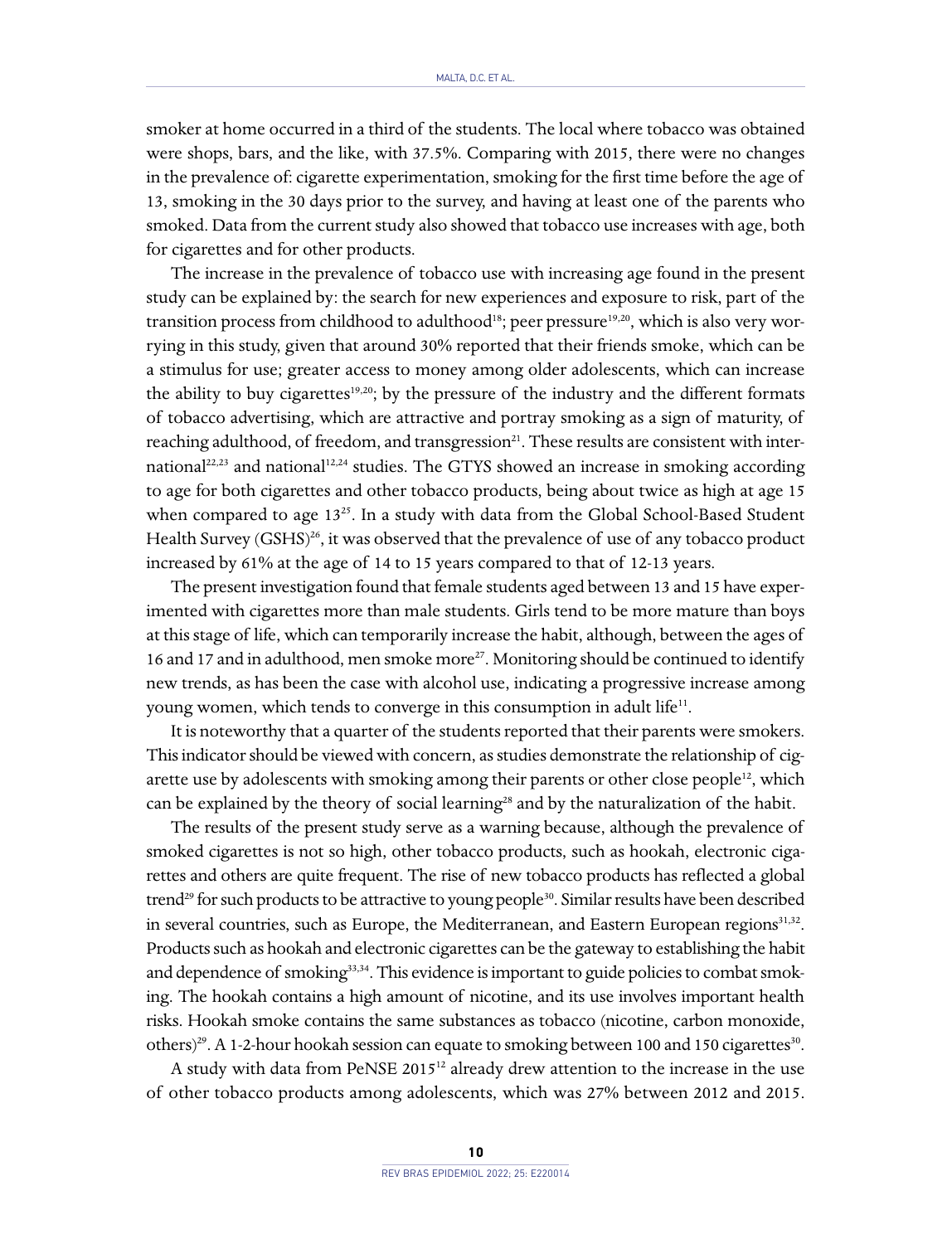The current survey included new questions, which makes it difficult to compare it with that of 2015; however, the prevalence of hookah experimentation was higher than that of smoking cigarettes in 2019. The high experimentation of electronic cigarettes is also noteworthy. Thus, new tobacco products must be a major concern today, and the introduction of new regulatory measures for these products as well as the use of clear messages about their harm must be a priority for managers, particularly at the federal level. Some countries have adopted measures to regulate hookah use, banning flavors added to tobacco in alternative products or devices<sup>35</sup>. In Brazil, the 2014 presidential decree included a ban on the use of hookah in closed environments, which may have contributed to this increase not being even more expressive<sup>36</sup>.

The National Health Surveillance Agency (*Agência Nacional de Vigilância Sanitária* – Anvisa), in 2009, prohibited the sale of electronic cigarettes, however these products have been widely used and sold in the country, not being affected by adequate inspection<sup>37</sup>. Brazilian legislation also prohibits the sale, offer or availability of any tobacco product to persons under 18 years of age<sup>36</sup>.

As for secondhand smoke, the question in the 2015 edition was different: "In the last seven days, in how many of them people smoked in your presence?" — that is, the act of smoking could have taken place at home, at work, at school or in other environments. In 2015, half of adolescents were exposed to secondhand smoke<sup>12</sup>. In 2019, the question was specific about passive smoking at home and showed a prevalence of 27.4%. Secondhand smoke causes as many harms as active smoking and must be addressed as a target of regulatory measures. Globally, research in 142 countries showed that the prevalence of secondhand smoke at home was 33.1% (95%CI 32.1-34.1), slightly higher than in Brazil<sup>38</sup>. A study with adults shows that the frequency of secondhand smoke at home has decreased over the years<sup>39</sup>, which may be a result of the regulatory measures adopted<sup>36</sup>. Furthermore, it is observed that secondhand smoke at home has higher prevalence among women, low-income populations, and younger people<sup>39</sup>. We emphasize that more vulnerable populations tend to suffer more from the problem of secondhand smoke.

Among the limitations of the present study, it should be noted that the data obtained were based on the students' reports, which may have led to information bias. Although most Brazilian adolescents are in school (97%), it is known that those who are outside the school environment present greater health risks, as well as more risk behaviors, which would tend to underestimate the prevalence found. This is a descriptive study, without covariate adjustment. Furthermore, the changes to several questions in the 2019 questionnaire limit the comparison with the 2009, 2012, and 2015 editions of PeNSE. Another limitation refers to the changes in the sampling process, and the 2019 sample is comparable only with sample 2 of 2015. However, a comparison with 2009 and 2012 is not yet possible.

There is stability in the indicators of tobacco smoked between 2015 and 2019, however the prevalence of experimentation with cigarettes and other tobacco products such as hookah and electronic cigarettes are high. These results highlight the need for new regulatory measures for tobacco in Brazil.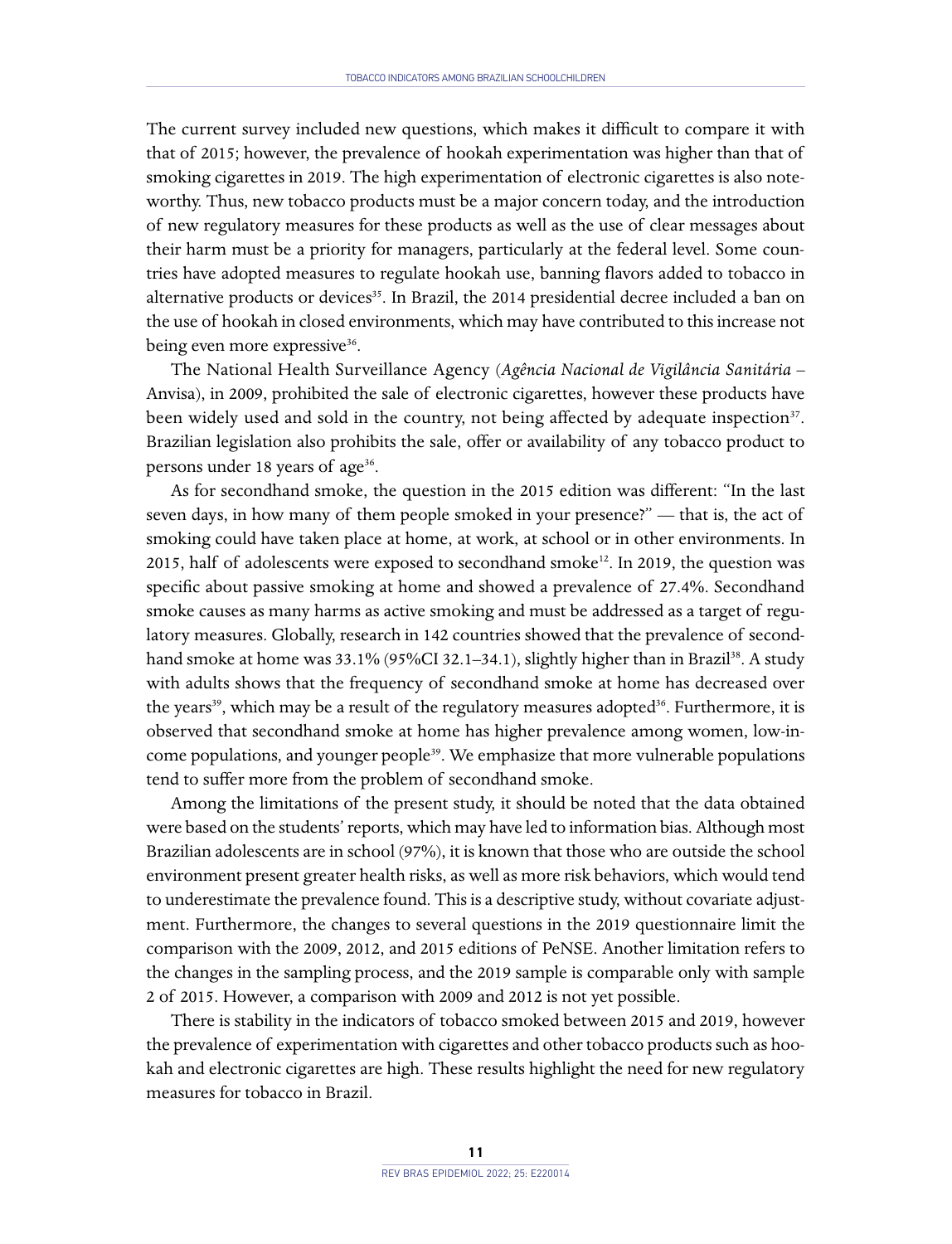### **ACKNOWLEDGMENTS**

Malta DC and Alves FTA thank the National Council for Scientific and Technological Development (*Conselho Nacional de Desenvolvimento Científico e Tecnológico* – CNPq).

## **REFERENCES**

- **1.** World Health Organization. Tobacco: Key Facts [Internet]. Genebra: World Health Organization; 2020 [cited on May 16, 2021]. Available at: [https://www.](https://www.who.int/news-room/fact-sheets/detail/tobacco) [who.int/news-room/fact-sheets/detail/tobacco](https://www.who.int/news-room/fact-sheets/detail/tobacco)
- **2.** World Health Organization. Global action plan for the prevention and control of NCDs 2013-2020. Genebra: World Health Organization; 2013.
- **3.** GBD 2015 Tobacco Collaborators. Smoking prevalence and attributable disease burden in 195 countries and territories, 1990-2015: a systematic analysis from the Global Burden of Disease Study 2015. Lancet 2017; 389(10082): 1885-906. <http://dx.doi.org/10.1016/> S0140-6736(17)30819-X
- **4.** Peacock A, Leung J, Larney S, Colledge S, Hickman M, Rehm J, et al. Global statistics on alcohol, tobacco and illicit drug use: 2017 status report. Addiction 2018; 113(10): 1905-26. [https://doi.org/10.1111/](https://doi.org/10.1111/add.14234) [add.14234](https://doi.org/10.1111/add.14234)
- **5.** National Center for Chronic Disease Prevention and Health Promotion (US) Office on Smoking and Health. Preventing tobacco use among youth and young adults: a report of the surgeon general. Atlanta (GA): Centers for Disease Control and Prevention (US); 2012. PMID: 22876391
- **6.** Thomson B, Rojas NA, Lacey B, Burrett JA, Varona-Pérez P, Martínez MC, et al. Association of childhood smoking and adult mortality: prospective study of 120 000 Cuban adults. Lancet Glob Health 2020; 8(6): e850-e857. [https://doi.org/10.1016/](https://doi.org/10.1016/S2214-109X(20)30221-7) [S2214-109X\(20\)30221-7](https://doi.org/10.1016/S2214-109X(20)30221-7)
- **7.** Malta DC, Morais Neto OL, Silva Junior JB. Apresentação do plano de ações estratégicas para o enfrentamento das doenças crônicas não transmissíveis no Brasil, 2011 a 2022. Epidemiol Serv Saúde 2011; 20(4): 425-38. [http://dx.doi.org/10.5123/](http://dx.doi.org/10.5123/S1679-49742011000400002) [S1679-49742011000400002](http://dx.doi.org/10.5123/S1679-49742011000400002)
- **8.** United Nations. Transforming our world: the 2030 agenda for sustainable development [Internet]. 2015 [cited on Sep 24, 2021]. Available at: [https://](https://sustainabledevelopment.un.org/content/documents/21252030%20Agenda%20for%20Sustainable%20Development%20web.pdf) [sustainabledevelopment.un.org/content/](https://sustainabledevelopment.un.org/content/documents/21252030%20Agenda%20for%20Sustainable%20Development%20web.pdf) [documents/21252030%20Agenda%20for%20](https://sustainabledevelopment.un.org/content/documents/21252030%20Agenda%20for%20Sustainable%20Development%20web.pdf) [Sustainable%20Development%20web.pdf](https://sustainabledevelopment.un.org/content/documents/21252030%20Agenda%20for%20Sustainable%20Development%20web.pdf)
- **9.** Brasil. Ministério da Saúde. Secretaria de Vigilância em Saúde. Departamento de Análise em Saúde e Vigilância de Doenças Não Transmissíveis. Plano de ações estratégicas para o enfrentamento das doenças crônicas e agravos não transmissíveis no Brasil, 2021- 2030. Brasília: Ministério da Saúde; 2021.
- **10.** Ng M, Freeman MK, Fleming TD, Robinson M, Dwyer-Lindgren L, Thomson B, et al. Smoking prevalence and cigarette consumption in 187 countries, 1980-2012. JAMA 2014; 311(2): 183-92. [https://doi.org/10.1001/](https://doi.org/10.1001/jama.2013.284692) [jama.2013.284692](https://doi.org/10.1001/jama.2013.284692)
- **11.** Malta DC, Flor LS, Machado ÍE, Felisbino-Mendes MS, Brant LCC, Ribeiro ALP, et al. Trends in prevalence and mortality burden attributable to smoking, Brazil and federated units, 1990 and 2017. Popul Health Metr 2020; 18(Suppl 1): 24. [https://doi.org/10.1186/](https://doi.org/10.1186/s12963-020-00215-2) [s12963-020-00215-2](https://doi.org/10.1186/s12963-020-00215-2)
- **12.** Malta DC, Hallal ALC, Machado ÍE, Prado RR, Oliveira PPV, Campos MO, et al. Factors associated with the use of waterpipe and other tobacco products among students, Brazil, 2015. Rev Bras Epidemiol 2018; 21(Suppl 1): e180006. doi: 10.1590/1980-549720180006. supl.1
- **13.** Bertoni N, Szklo AS. Dispositivos eletrônicos para fumar nas capitais brasileiras: prevalência, perfil de uso e implicações para a Política Nacional de Controle do Tabaco. Cad Saúde Pública 2021; 37(7): e00261920. <https://doi.org/10.1590/0102-311X00261920>
- **14.** Ma C, Xi B, Li Z, Wu H, Zhao M, Liang Y, et al. Prevalence and trends in tobacco use among adolescents aged 13-15 years in 143 countries, 1999-2018: findings from the Global Youth Tobacco Surveys. Lancet Child Adolesc Health 2021; 5(4): 245-55. [https://doi.](https://doi.org/10.1016/S2352-4642(20)30390-4) [org/10.1016/S2352-4642\(20\)30390](https://doi.org/10.1016/S2352-4642(20)30390-4)
- **15.** Szklo AS, Sampaio MMA, Fernandes EM, Almeida LM. Smoking of non-cigarette tobacco products by students in three Brazilian cities: should we be worried? Cad Saude Publica 2011; 27(11): 2271-5. [https://doi.](https://doi.org/10.1590/S0102-311X2011001100020) [org/10.1590/S0102-311X2011001100020](https://doi.org/10.1590/S0102-311X2011001100020)
- **16.** Instituto Brasileiro de Geografia e Estatística. Pesquisa nacional de saúde do escolar: 2019. Rio de Janeiro: IBGE; 2021.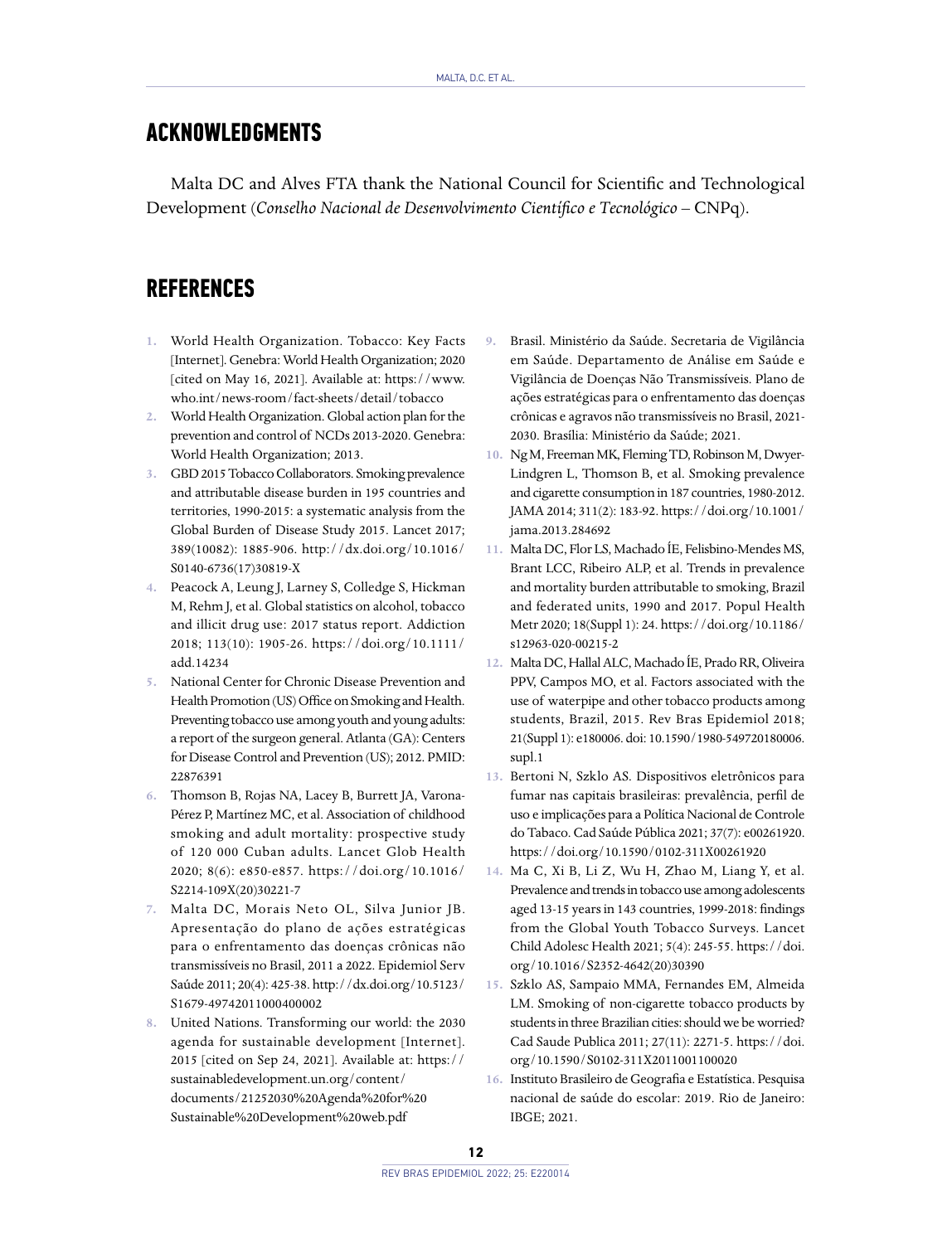- **17.** Instituto Brasileiro de Geografia e Estatística. Pesquisa nacional de saúde do escolar: 2015. Rio de Janeiro:  $IRGF: 2016$
- **18.** Wu TY, Rose SE, Bancroft JM. Gender differences in health risk behaviors and physical activity among middle school students. J Sch Nurs 2006; 22(1): 25-31. <https://doi.org/10.1177/10598405060220010501>
- **19.** Waa A, Edwards R, Newcombe R, Zhang J, [Weerasekera](https://pubmed.ncbi.nlm.nih.gov/?term=Weerasekera+D&cauthor_id=22151159) [D,](https://pubmed.ncbi.nlm.nih.gov/?term=Weerasekera+D&cauthor_id=22151159) [Peace J,](https://pubmed.ncbi.nlm.nih.gov/?term=Peace+J&cauthor_id=22151159) et al. Parental behaviours, but not parental smoking, influence current smoking and smoking susceptibility among 14 and 15 year-old children. Aust N Z J Public Health 2011; 35(6): 530-6. [https://doi.](https://doi.org/10.1111/j.1753-6405.2011.00772.x) [org/10.1111/j.1753-6405.2011.00772.x](https://doi.org/10.1111/j.1753-6405.2011.00772.x)
- **20.** Guindon GE, Paraje GR, Chaloupka FJ. Association of tobacco control policies with youth smoking onset in Chile. JAMA Pediatr 2019; 173(8): 754-62. [https://](https://doi.org/10.1001/jamapediatrics.2019.1500) [doi.org/10.1001/jamapediatrics.2019.1500](https://doi.org/10.1001/jamapediatrics.2019.1500)
- **21.** Pollay RW. Targeting youth and concerned smokers: evidence from Canadian tobacco industry documents. Tob Control 2000; 9(2): 136-47. [https://doi.](https://doi.org/10.1136/tc.9.2.136) [org/10.1136/tc.9.2.136](https://doi.org/10.1136/tc.9.2.136)
- **22.** Surís JC, Michaud PA, Akre C, Sawyer SM. Health risk behaviors in adolescents with chronic conditions. Pediatrics 2008; 122(5): e1113-8. [https://doi.](https://doi.org/10.1542/peds.2008-1479) [org/10.1542/peds.2008-1479](https://doi.org/10.1542/peds.2008-1479)
- **23.** Griffin KW, Botvin GJ. Evidence-based interventions for preventing substance use disorders in adolescents. Child Adolesc Psychiatr Clin N Am 2010; 19(3): 505- 26. <https://doi.org/10.1016/j.chc.2010.03.005>
- **24.** Barreto SM, Giatti L, Casado L, Moura L, Crespo C, Malta DC. Exposição ao tabagismo entre escolares no Brasil. Ciênc Saúde Coletiva 2010; 15(Supl. 2): 3027-34. <https://doi.org/10.1590/S1413-81232010000800007>
- **25.** Rachiotis G, Barbouni A, Basagiannis A, Katsioulis A, Kostikas K, Mouchtouri V, et al. Prevalence and determinants of current cigarette smoking and secondhand smoking among Greek adolescents: the Global Youth Tobacco Survey (GYTS) 2013 study. BMJ Open 2020; 10(2): e034760. <https://doi.org/10.1136/bmjopen-2019-034760>
- **26.** Xi B, Liang Y, Liu Y, Yan Y, Zhao M, Ma C, et al. Tobacco use and second-hand smoke exposure in young adolescents aged 12-15 years: data from 68 low-income and middle-income countries. Lancet Glob Health 2016; 4(11): e795-e805. [https://doi.org/10.1016/S2214-109X\(16\)30187-5](https://doi.org/10.1016/S2214-109X(16)30187-5)
- **27.** Brasil. Ministério da Saúde. Secretaria de Vigilância em Saúde. Departamento de Análise em Saúde e Vigilância de Doenças Não Transmissíveis. Vigitel Brasil 2019: vigilância de fatores de risco e proteção para doenças crônicas por inquérito telefônico: estimativas sobre frequência e distribuição sociodemográfica de fatores de risco e proteção para doenças crônicas nas capitais dos 26 estados brasileiros e no Distrito Federal em 2019. Brasília: Ministério da Saúde; 2020.
- **28.** Fujimoto K, Valente TW. Social network influences on adolescent substance use: disentangling structural equivalence from cohesion. Soc Sci Med 2012; 74(12): 1952-60. [https://doi.org/10.1016/j.](https://doi.org/10.1016/j.socscimed.2012.02.009) [socscimed.2012.02.009](https://doi.org/10.1016/j.socscimed.2012.02.009)
- **29.** Maziak W, Ward KD, Afifi Soweid RA, Eissenberg T. Tobacco smoking using a waterpipe: a re-emerging strain in a global epidemic. Tob Control 2004; 13(4): 327-33. <https://doi.org/10.1136/tc.2004.008169>
- **30.** O'Connor RJ. Non-cigarette tobacco products: what have we learnt and where are we headed? Tob Control 2012; 21(2): 181-90. [https://doi.org/10.1136/](https://doi.org/10.1136/tobaccocontrol-2011-050281) [tobaccocontrol-2011-050281](https://doi.org/10.1136/tobaccocontrol-2011-050281)
- **31.** Jawad M, Roderick P. Integrating the impact of cigarette and waterpipe tobacco use among adolescents in the Eastern Mediterranean Region: a cross-sectional, population-level model of toxicant exposure. Tob Control 2017; 26(3): 323-9. [https://doi.org/10.1136/](https://doi.org/10.1136/tobaccocontrol-2015-052777) [tobaccocontrol-2015-052777](https://doi.org/10.1136/tobaccocontrol-2015-052777)
- **32.** Jawad M, Lee JT, Millett C. Waterpipe tobacco smoking prevalence and correlates in 25 Eastern Mediterranean and Eastern European Countries: cross-sectional analysis of the global youth tobacco survey. Nicotine Tob Res 2016; 18(4): 395-402. [https://doi.org/10.1093/](https://doi.org/10.1093/ntr/ntv101) [ntr/ntv101](https://doi.org/10.1093/ntr/ntv101)
- **33.** Maziak W, Jawad M, Ward KD, Eissenberg T Asfar T. Interventions for waterpipe smoking cessation. Cochrane Database Syst Rev 2015; 2015(7): CD005549. [https://doi.org/10.1002/14651858.](https://doi.org/10.1002/14651858.CD005549.pub3) [CD005549.pub3](https://doi.org/10.1002/14651858.CD005549.pub3)
- **34.** Ward KD, Eissenberg T, Gray JN, Srinivas V, Wilson N, Maziak W. Characteristics of U.S. waterpipe users: a preliminary report. Nicotine Tob Res 2007; 9(12): 1339-46.<https://doi.org/10.1080/14622200701705019>
- **35.** Zaatari GS, Bazzi A. Impact of the WHO FCTC on non-cigarette tobacco products. Tob Control 2019; 28(Suppl 2): s104-s12. [https://doi.org/10.1136/](https://doi.org/10.1136/tobaccocontrol-2018-054346) [tobaccocontrol-2018-054346](https://doi.org/10.1136/tobaccocontrol-2018-054346)
- **36.** Brasil. Presidência da República. Casa Civil. Subchefia para Assuntos Jurídicos. Decreto nº 8.262, de 31 de maio de 2014. Altera o Decreto nº 2.018, de 1º de outubro de 1996, que regulamenta a Lei nº 9.294, de 15 de julho de 1996. Brasília: Casa Civil, 2014.
- **37.** Brasil. Ministério da Saúde. Agência Nacional de Vigilância Sanitária. Cigarro eletrônico [Internet]. 2020 [cited on Sep 22, 2021]. Available at: [https://www.gov.](https://www.gov.br/anvisa/pt-br/assuntos/tabaco/cigarro-eletronico) [br/anvisa/pt-br/assuntos/tabaco/cigarro-eletronico](https://www.gov.br/anvisa/pt-br/assuntos/tabaco/cigarro-eletronico)
- **38.** Ma C, Heiland EG, Li Z, Zhao M, Liang Y, Xi B. Global trends in the prevalence of secondhand smoke exposure among adolescents aged 12-16 years from 1999 to 2018: an analysis of repeated cross-sectional survey. Lancet Glob Health 2021; 9(12): e1667-e1678. [https://doi.org/10.1016/S2214-109X\(21\)00365-X](https://doi.org/10.1016/S2214-109X(21)00365-X)